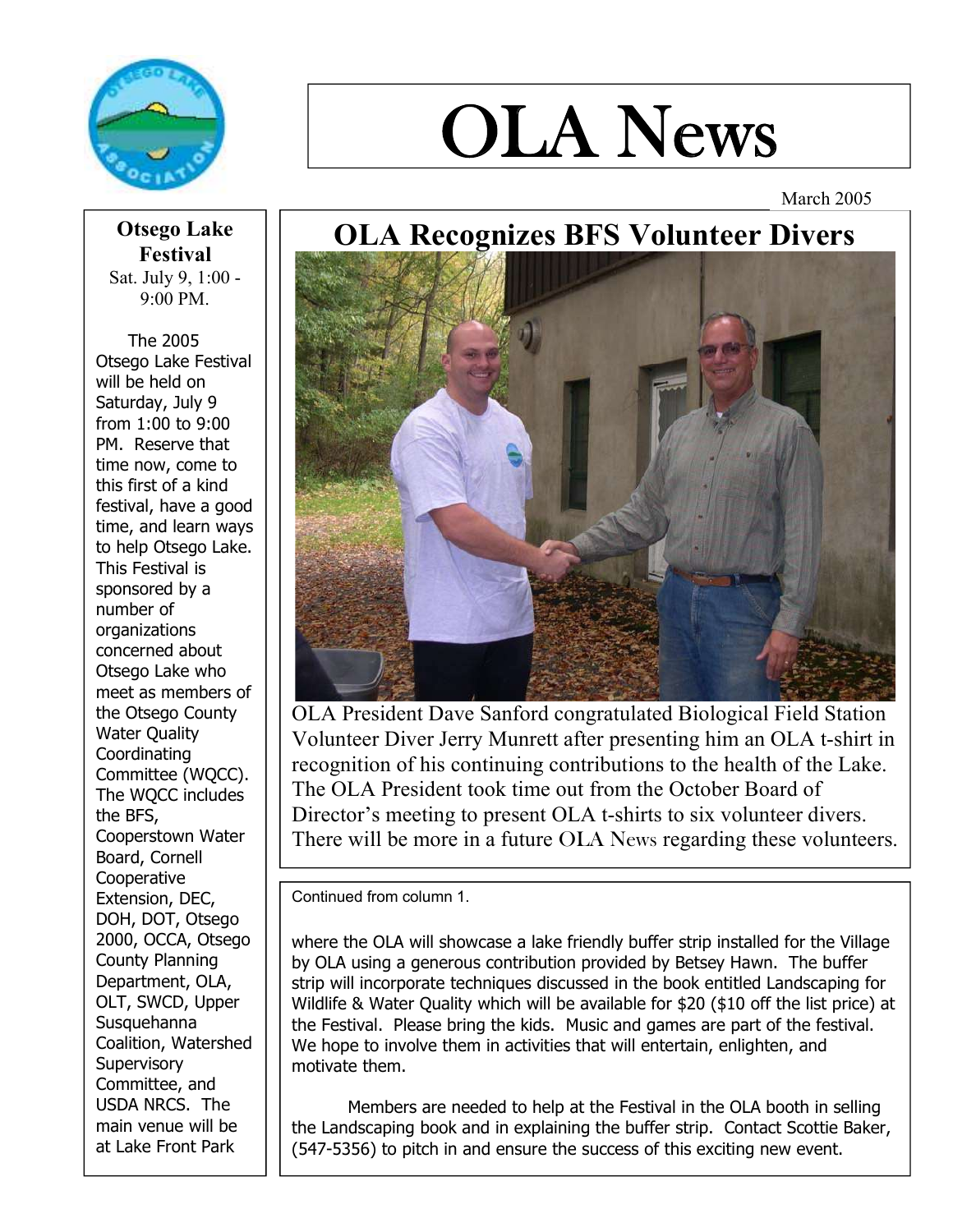## OLA & OCCA: Alphabet Soup

A frequently asked question of OLA leaders is why OLA is needed with the presence the Otsego County Conservation Association (OCCA). It is a good question. Many of our members and a number of the OLA board of directors also belong to the older OCCA. Our technical director was just elected to the OCCA board of directors. OLA joins OCCA each year as an organizational member.

The two organizations frequently support similar initiatives and both have Otsego Lake as a major focus. OCCA was a principal contributor in the development of the Lake Management Plan that is now the reason for OLA's existence. The differences between organizations are subtle but substantial. OLA has as its sole focus Otsego Lake. We are unabashedly paying attention to Otsego Lake to the exclusion of other worthwhile interests – even when they are close to the Lake. OCCA has a wide variety of commendable initiatives across Otsego County involving trails along the Susquehanna River, paint recycling, burn barrel education, upland nature walks, Otsego Lake projects, and other initiatives. OCCA has a budget hundreds of times larger than OLA's and has a nonprofit status permitting it to administer such a budget and to employ a modest staff in a permanent office. It funds long-term and expensive initiatives around and for Otsego Lake such as Biological Field Station monitoring of stream inputs to the Lake and implementation of "best management practices" facilities for farms in the Otsego Lake watershed. It also sponsors the yearly BFS cleanup of debris around Otsego Lake. OLA is run completely by volunteers and has shunned accumulation of substantial sums of money. We have a P.O. box, but no office and beg locations for our meetings. OLA is focused only on implementation of the management plan for Otsego Lake. Still some folks question why we need both organizations. (My spouse can't tell you which organization is which. "It is all alphabet soup to me.")

Many of our OLA members belong to national organizations such as the Audubon Society or the Nature Conservancy and some belong to both. One could make the argument

that with good land stewardship, we could safeguard all the bird species that need protecting and that, therefore, everyone should support the Nature Conservancy to the exclusion of the Audubon Society. Well, birders would not see it that way. They almost certainly appreciate what the Nature Conservancy does for them, but they want an organization focused on protecting birds, performing research on birds, and educating people about birds. OLA members are similarly focused on Otsego Lake and implementation of the Lake Management Plan. We are a group with diverse interests on the Lake, but we are determined to see the Lake Management Plan implemented. We applaud and appreciate the many good works undertaken by the OCCA and others to implement the management plan, but impatiently we want it all implemented quickly and so seek to identify methods to implement the plan not yet adopted by OCCA or other concerned organizations. Implementation of "the plan" is our only reason for existence.

 So, if you thought you were faced with a difficult choice, relax. You don't have to choose. Many of us write a check around New Year's to renew our association with OCCA and then write a check in the spring to renew our OLA membership. Both organizations are doing commendable work around the Lake and complement each other's efforts.

- Check out the OCCA website: http://www.occainfo.org/
- Visit our OLA website: http://www.otsegolakeassociation.org/
- Learn from the NYSFOLA website: http://www.nysfola.org/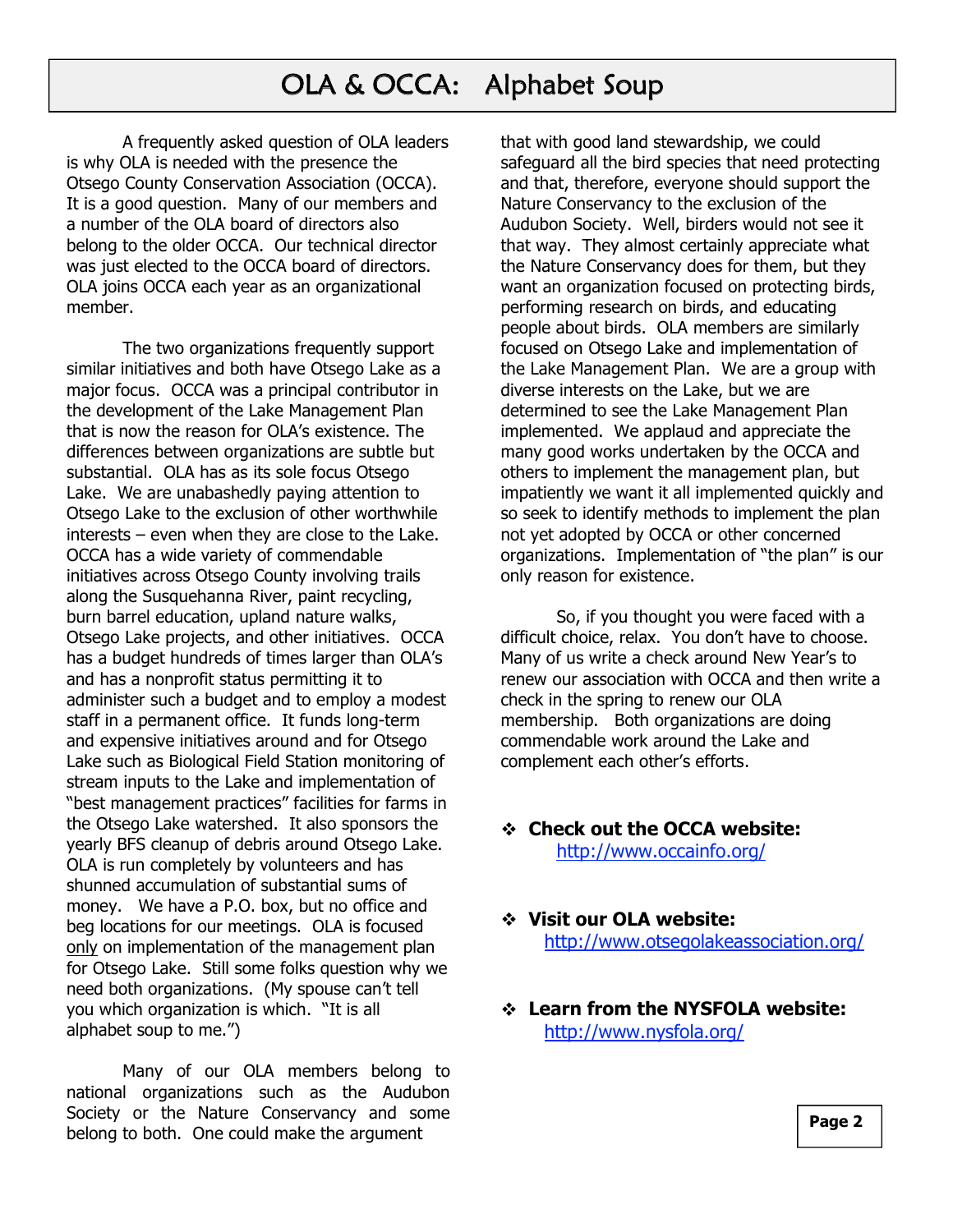## Automatic Dishwashers & Otsego Lake

cleans with enzymes and not phosphorous Phosphorous compounds are the major nutrients making Otsego Lake green. Considerable attention is provided septic systems and farming practices around Otsego Lake to limit the amount of phosphorous coming into the Lake. An often overlooked source of phosphorous comes from automatic dishwashers which typically use detergents laden with phosphorous because phosphorous compounds enhance cleaning. If your home or camp is near Otsego Lake or near a stream feeding the Lake and it has a dishwasher and a conventional septic system with leach field, you should not be using just any dishwasher detergent. You should be using a detergent which compounds. Look for the following brands: "Trader Joe's", "Seventh Generation", and "Ecover".

### NYSFOLA Membership Benefit of OLA Membership

As members of OLA, we are all part of a larger umbrella organization, the New York State Federation of Lakes Association or NYFOLA. NYSFOLA is the one organization that lobbies in Albany with the legislature and executive branch for us regarding New York State lakes issues. Additionally, NYSFOLA provides publications, in print media and online (www.nysfola.org), for lake users and lakeside residents dealing with lake management issues. A regular newsletter is produced by NYSFOLA updating lake users on issues and information pertaining to lake usages. You can have a copy of this NYSFOLA newsletter delivered to you by noting your OLA membership and paying a \$10 personal membership fee to this eminently worthwhile organization. Finally NYSFOLA holds a yearly conference in nearby Hamilton, NY at the White Eagle Conference Center over the first weekend in May.

The yearly NYSFOLA conference is an amazing assemblage of lakeshore residents,

government officials responsible for aspects of lake management, academics performing research on lakes, and vendors selling various technologies (proven and not) for ameliorating the recreational and/or environmental potential of our lakes. In the course of a three day period all manner of lakes issues are addressed by experts with plenty of opportunity for questions. Since Hamilton is just a little over an hour away from Otsego Lake, all OLA members should try to attend at least some part of this unique three day gathering. If you can only devote one day to the conference, target Saturday when three concurrent sessions offer hard choices about which seminar one should attend. Better yet, attend with family and friends and participate in different sessions and compare notes at the end of the day. Most importantly, take advantage of the breaks between sessions and the social gathering to compare notes with folks from other lakes. Listening to the challenges faced by other lakes will provide insights into strategies for dealing with the issues facing Otsego Lake. Your Board of Directors hopes to see you in Hamilton 30 April – 2 May.

Take a look at the NYSFOLA website (www.nysfola.org) and sign up for the newsletter or the conference or a good lake user publication – or all three.

## Redesigned Website

In moving our website to a more responsive host, we lost site files causing our new webmaster to redesign the entire website. The address is the same, but there is a new format and some new content. Check out the OLA website: www.otsegolakeassociation.org.



We recommend Landscaping for Wildlife and Water Quality by Carrol Henderson for lakeside landowners looking to mitigate their impacts on the Lake. Available now from OLA. Buy your copy at the Lake Festival or at the OLA Members meeting on June  $18<sup>th</sup>$ .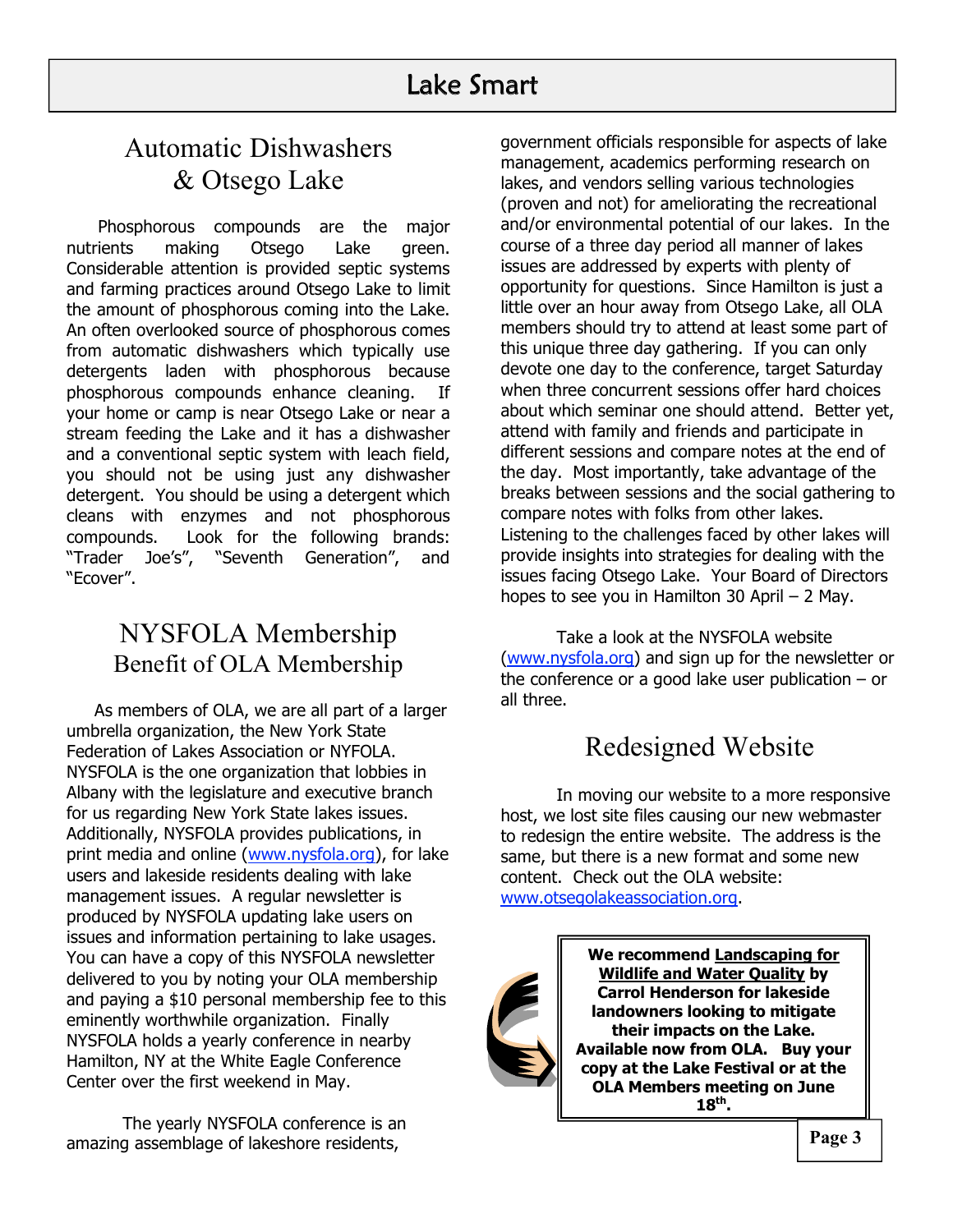#### Brookfield Compromise Reached

**EXECUTE:** A contentious lakeshore development issue was recently settled amicably. Following a judge's request, Bill Miller, owner of the Brookfield property and his neighbor, Paul Batista, agreed on a development plan for the property that includes eight residential condominium units and as many as six structures. There may be four duplexes, one boathouse or pavilion, and one pump house. Sewage treatment is to be a state of art system that features phosphorus removal. The concern shown for the Lake by both Miller and Batista in arriving at this agreement is appreciated by OLA which had previously expressed concern about the development.

 Miller purchased the Brookfield property some time ago with the intention of building four houses, subdividing, and selling four parcels. The Springfield Town Board appointed the Zoning Board of Appeals to review the application after the Springfield Planning Board refused to approve his plan. The Board of Appeals unanimously denied his proposal, on November 11, 2002, citing Local Law #3.

 Miller then decided to expand the motel use of the property since, at the time he purchased the property, it had been a multiple building motel. Miller proposed several different plans in response to a variety of concerns expressed. Ultimately, the Springfield Planning Board approved a plan for 23 units.

 In 2004, Batista (a neighboring property owner) filed an Article 78 grievance in the NY courts alleging the Town of Springfield acted improperly in approving the motel expansion. Following arguments between the Town of Springfield, Miller, and Batista, Judge OBrien asked Miller and Batista to agree on what was to done to the 2.4 acre property. They have done so.

 A primary benefit from the two years of controversy is that the Springfield Town Board appointed a group of residents to revise or amend the 1987 Local Law #3 to clarify the law without making extensive changes. OLA supports land use laws around the lake as described in the Otsego Lake Management Plan. We urge the three townships and the village to implement consistent land use laws to facilitate Lake protection.

#### OLA Shirts Available

 T-shirts similar to those awarded to the dive team members of are available from Scottie Baker (547-5356). Our new 2005 t-shirts still feature the map of Otsego Lake and the OLA logo but these new shirts feature a "washed green" background.

## 2005 OLA Membership Meeting

Mark your calendars and plan to meet with other OLA members at the 2005 membership meeting. We will meet on Saturday, June 18, 2005 in the Cooperstown Graduate Program conference room (in the same building as the Biological Field Station). Join us at 8:30 AM for orange juice, coffee, and donuts. The meeting begins promptly at 9:00 AM. While the agenda is still being developed, be certain that the meeting will keep you apprised of Lake issues and our intended agenda for addressing them. Also keep the Saturday morning of 20 August available for an informational meeting. More details will be provided in a future OLA News.

#### Lake Dates

- April 30 May 1: NYSFOLA Meeting.
- $\bullet$  June 18: OLA Membership meeting.
- July 9: Otsego Lake Festival.
- August 20: OLA Information meeting.